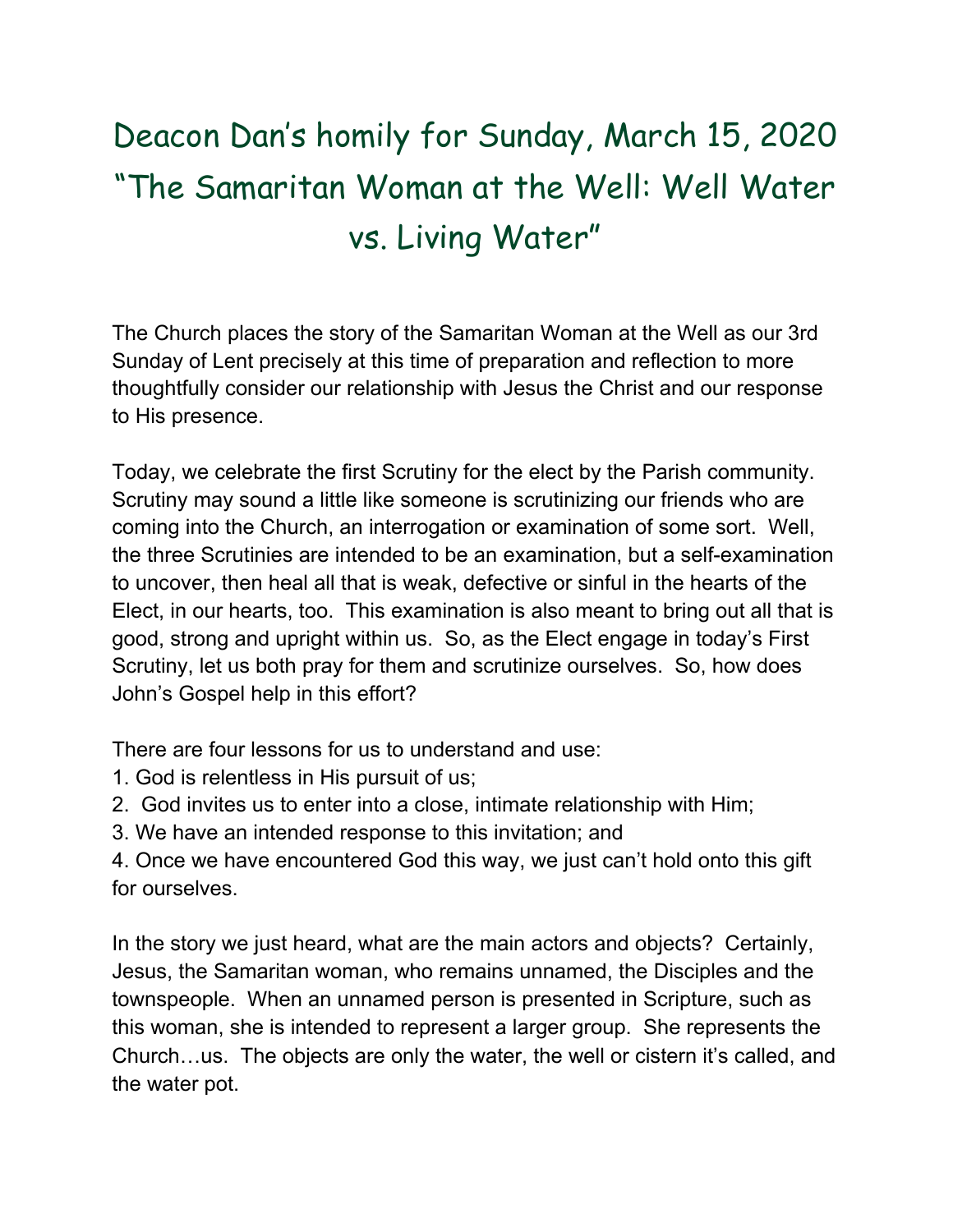Jesus sits down at Jacob's Well outside the Samarian capitol city of Sychar, at noon and he's tired and thirsty. Samaria is located between Jesus' home area around Galilee, in the north where He is returning, and Jerusalem to the south. Jews and Samaritans got along about as good as Giants and Dodger fans…well much worse, actually, as they really hated each other. Most good Jews, at this time, would have just gone around Samaria on their travels, avoiding any contact with them. However, Jesus goes right into that land, crossing all sorts of boundaries.

The woman comes to draw water from the well and finds Jesus already there. She comes alone, at mid-day. Why alone at the hottest part of the day? We later learn that she is a public sinner, an outcast, alone herself. Both, because of their tribal animosity and because men, socially, do not talk to women in public places, especially alone, when Jesus asks her for some water, she is shocked.

Knowing her life and her heart, Jesus turns the question of who gives water to who around by saying," "If you knew the gift of God and who is saying to you, 'Give me a drink, ' you would have asked him and he would have given you living water."

This scene shows us that Jesus is always there waiting for us to come, to recognize him, to ask him for what we really need to have happiness in our lives, life-giving water. God is relentless in his pursuit for us, always there ahead of us, waiting for us and inviting us to share in His love.

The woman has been coming to the well for years, perhaps, getting water, and yet, becoming thirsty again. That is the way for the water, the things of the world. The world cannot satisfy in any lasting way. We always become thirsty for something more, something greater, something more exciting. We all have something, some worldly desire that we come to the well for, which never fully satisfies, never quenches our thirst. What a share in the Divine life of Jesus which he offers is, "… whoever drinks the water I shall give will never thirst; the water I shall give will become in him a spring of water welling up to eternal life." St. Augustine wrote, "Thou hast made us for Thyself, O Lord, and our hearts are restless until they rest in Thee."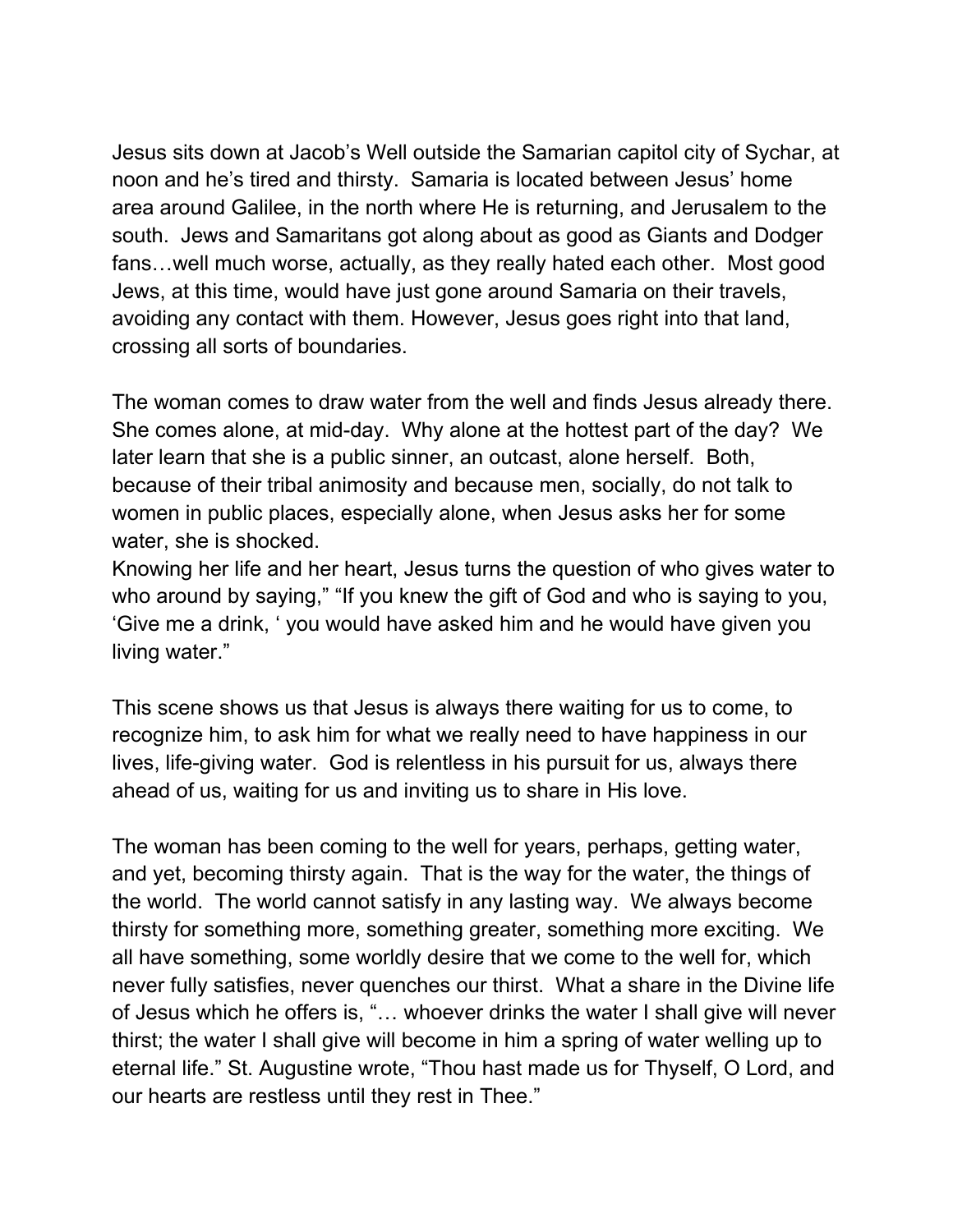The second point, when this Gospel was written, a first-century Jew knew that meeting at a well had a special meaning. It meant marriage. Abraham sent his servant to get a wife for Isaac at a well (Genesis 24:11); Jacob met his love, Rachel, at a well (Genesis 29:2). And, Moses sitting at a well met his future wife, Zipporah (Exodus 2:16). Isaiah states, "Your builder shall marry you". The builder is God.

In this Gospel passage, the woman at the well represents the Church, the bride of Christ; we, the people of God, are the Church. There is no closer relationship than between two people in a marriage covenant. Jesus wants to enter into an intimate relationship with each one of us, as two people in a marriage.

Jesus knows us, as he knew the woman. He asks her to go and get her husband. And her reply is, ""I do not have a husband." Correct, she has had five and is living with another man now.

Whenever we are in a close relationship with someone, and honest in our relationship, our wrinkles show through, our foibles become apparent to the other person, it is clear to the one who loves us, when we are going down a destructive path. And, out of love, that person will correct us, point out the destruction. Jesus did this, reading the words of Jesus in Scripture, going to confession, honest reflection on our lives does this for us today.

This seems to be the turning point for the woman. Notice she first refers to Jesus as a Jew, then as Sir, now as prophet. But, it seems as though she is now uncomfortable with the conversation because here, she tries to divert the interaction by kind of taking a left turn to the subject where Jews and her people worship.

That's still a common tactic when things hit too close to home, right? New subject, divert, divert…Until this happens, "The woman says to him, 'I know that the Messiah is coming, the one called the Christ; when he comes, he will tell us everything.' Jesus said to her, 'I am he, the one speaking with you."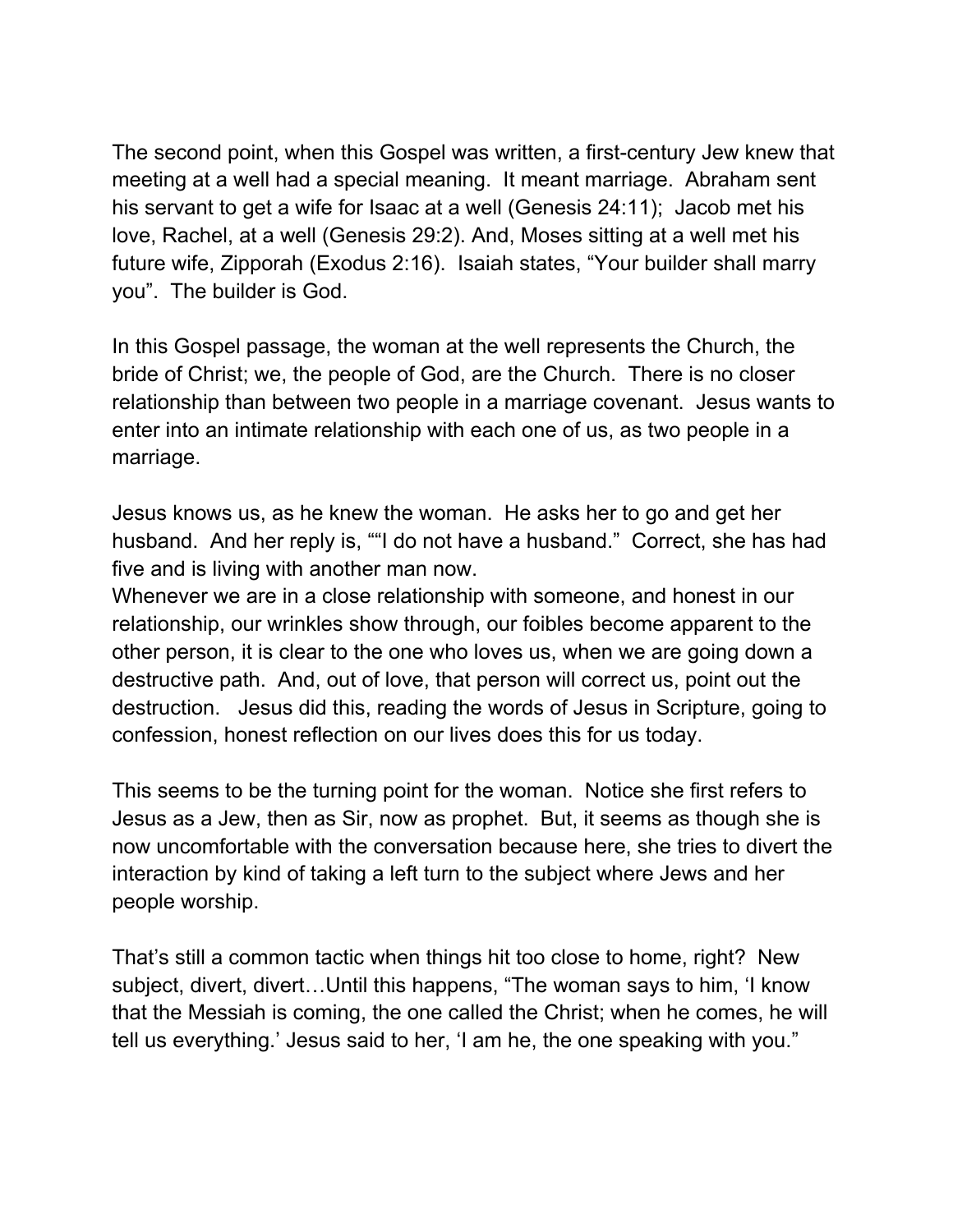Now, we get to the water pot. After the disciples return, the woman leaves her water pot and returns to her townspeople to tell them about what just happened. To God's invitation, there must be a response on our part to move forward.

When Terri and I first met, if I'd just listened to her asking me out all the time…okay, it was me asking her out…well, if she'd just listened to my invitation, but never said yes, never went with me for pizza or for walks along the American River, we would never have gotten to know each other, never gotten married, never had any of the gifts or the love God has in store for us.

It's the same with God's invitation. We have to act. We have to turn away from some things in our life that come between God and us, so we can turn full face to Him. The woman left her pot at the well of earthly water. The pot is what we carry around holding onto the things of the world that distance us from God's love: seeking honor and power for the wrong reasons, indulging destructively into pleasures, or accumulating wealth, material things without using them as a steward of those gifts. The woman left her pot of worldly desires at the well, so she could be free of them to share what she has learned.

If one looks through the Bible, you'll find that everyone who encounters God and accepts Him into their life, goes on mission. The woman at the well was the first missionary of Jesus Christ. She returned to her town and seemingly told everybody whom she met and how He knew everything about her. And, at her word, they went to the well to see for themselves, finding Jesus. So, taken with His teaching and with His person, that they asked Him to stay with them and He did, for two days.

When we come to know our Lord, hear His teaching, welcome Him into our lives, He sends us on mission. He gives to us unending love, accompaniment throughout our lives, gifts of grace and peace, strengthening us along the way. Those gifts of the Divine life are intended to be given away to others. If we hold onto them we will shrink, if we share them we will grow. It's just the opposite of what the world tells us. But, it works. God will not be outdone in giving.